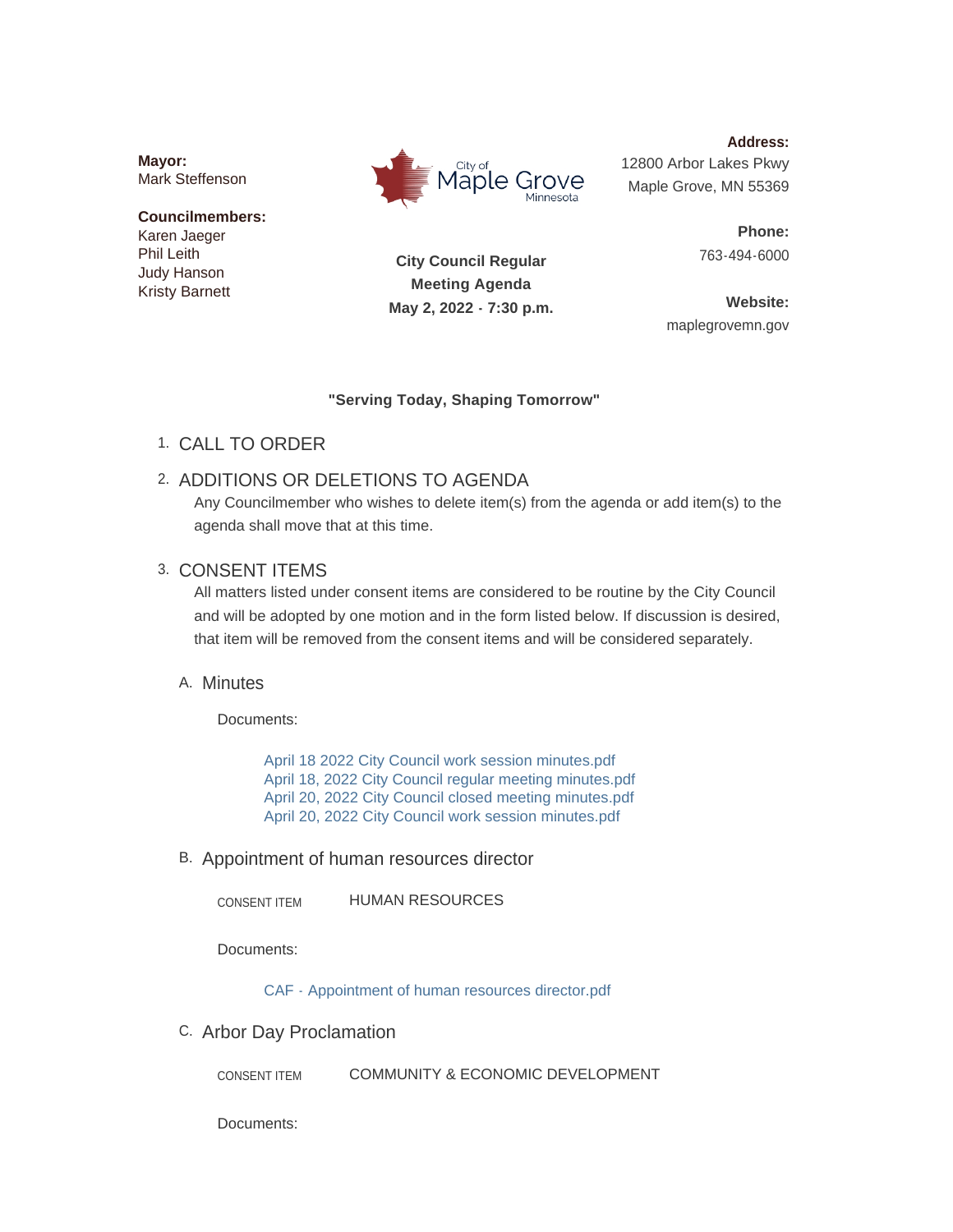D. Conservation Partners Legacy Grant Program – Forest Preservation Areas funding

COMMUNITY & ECONOMIC DEVELOPMENT CONSENT ITEM

Documents:

[CAF Conservation Partners Legacy Grant Program -](https://www.maplegrovemn.gov/AgendaCenter/ViewFile/Item/1801?fileID=6683) Forest Preservation Areas funding.pdf

Fideldy Addition preliminary and final plat E.

COMMUNITY & ECONOMIC DEVELOPMENT CONSENT ITEM

Documents:

[CAF Fideldy Addition preliminary and final plat 05-02-2022.pdf](https://www.maplegrovemn.gov/AgendaCenter/ViewFile/Item/1823?fileID=6584) Attachment A - [Resolution No. 22-087.pdf](https://www.maplegrovemn.gov/AgendaCenter/ViewFile/Item/1823?fileID=6585) Attachment B - [Location map.pdf](https://www.maplegrovemn.gov/AgendaCenter/ViewFile/Item/1823?fileID=6586) [Attachment C -](https://www.maplegrovemn.gov/AgendaCenter/ViewFile/Item/1823?fileID=6587) Maps.pdf

Weston Commons 2nd Addition planned unit development concept stage F. plan, development stage plan, rezoning, preliminary and final plat

COMMUNITY & ECONOMIC DEVELOPMENT CONSENT ITEM

Documents:

[CAF Weston Commons 2nd Addition PUD concept stage plan, development](https://www.maplegrovemn.gov/AgendaCenter/ViewFile/Item/1822?fileID=6583)  stage plan, rezoning, preliminary and final plat 05-02-2022.pdf [Attachment A - Location map.pdf](https://www.maplegrovemn.gov/AgendaCenter/ViewFile/Item/1822?fileID=6581) [Attachment B - Applicant email.pdf](https://www.maplegrovemn.gov/AgendaCenter/ViewFile/Item/1822?fileID=6582)

2022 slalom ski course applications G.

ENGINEERING CONSENT ITEM

Documents:

[CAF - 2022 slalom ski course applications.pdf](https://www.maplegrovemn.gov/AgendaCenter/ViewFile/Item/1827?fileID=6600) [Attachment A - Cedar Island application.pdf](https://www.maplegrovemn.gov/AgendaCenter/ViewFile/Item/1827?fileID=6603) [Attachment B - Fish Lake application.pdf](https://www.maplegrovemn.gov/AgendaCenter/ViewFile/Item/1827?fileID=6601) [Attachment C - Rice Lake application.pdf](https://www.maplegrovemn.gov/AgendaCenter/ViewFile/Item/1827?fileID=6602)

H. Approval of Cooperative Construction Agreement PW 13-34-21 with Hennepin County

ENGINEERING CONSENT ITEM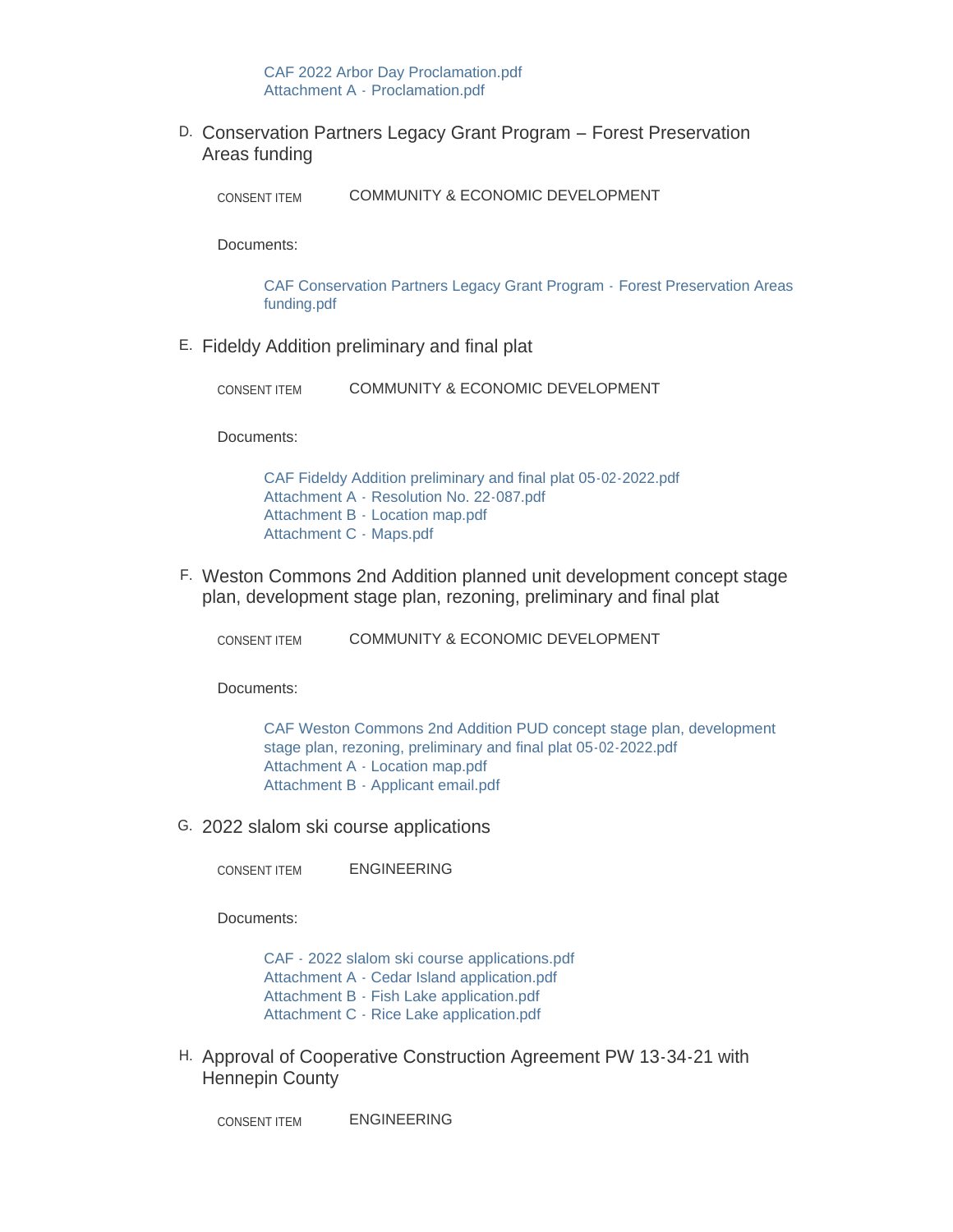Documents:

[CAF - Approval of Cooperative Construction Agreement PW 13-34-21 with](https://www.maplegrovemn.gov/AgendaCenter/ViewFile/Item/1828?fileID=6604)  Hennepin County.pdf [Attachment A - Cooperative Construction Agreement PW 13-34-21.pdf](https://www.maplegrovemn.gov/AgendaCenter/ViewFile/Item/1828?fileID=6605)

<sup>1.</sup> Deerwood Homes and Eagle Lake Area Project No. 22-02 - contract award - Resolution No. 22-085

ENGINEERING CONSENT ITEM

Documents:

[CAF - Deerwood Homes and Eagle Lake Area Proj. No. 22-02 - contract award](https://www.maplegrovemn.gov/AgendaCenter/ViewFile/Item/1825?fileID=6592)  - Resolution No. 22-085.pdf [Attachment A - Resolution No. 22-085.pdf](https://www.maplegrovemn.gov/AgendaCenter/ViewFile/Item/1825?fileID=6594) [Attachment B - Bid recommendation letter.pdf](https://www.maplegrovemn.gov/AgendaCenter/ViewFile/Item/1825?fileID=6595) [Attachment C - Project location map.pdf](https://www.maplegrovemn.gov/AgendaCenter/ViewFile/Item/1825?fileID=6593)

J. Evanswood Project No. 21-10 - Award contract and approve developers agreement - Resolution No. 22-078

ENGINEERING CONSENT ITEM

Documents:

[CAF - Evanswood Project No. 21-10 - award contract-approve developers agmt.](https://www.maplegrovemn.gov/AgendaCenter/ViewFile/Item/1834?fileID=6623)  - Resolution No. 22-078.pdf [Attachment A - Resolution No. 22-078.pdf](https://www.maplegrovemn.gov/AgendaCenter/ViewFile/Item/1834?fileID=6621) [Attachment B - Bid recommendation letter.pdf](https://www.maplegrovemn.gov/AgendaCenter/ViewFile/Item/1834?fileID=6620) [Attachment C - Developers Agreement.pdf](https://www.maplegrovemn.gov/AgendaCenter/ViewFile/Item/1834?fileID=6624) [Attachment D - Project location map.pdf](https://www.maplegrovemn.gov/AgendaCenter/ViewFile/Item/1834?fileID=6622)

K. Fideldy Agreement

ENGINEERING CONSENT ITEM

Documents:

[CAF - Fideldy Agreement.pdf](https://www.maplegrovemn.gov/AgendaCenter/ViewFile/Item/1829?fileID=6606) [Attachment A - Fideldy Agreement.pdf](https://www.maplegrovemn.gov/AgendaCenter/ViewFile/Item/1829?fileID=6609) [Attachment B - Trenton Lane plans.pdf](https://www.maplegrovemn.gov/AgendaCenter/ViewFile/Item/1829?fileID=6607) [Attachment C - Fideldy Addition final plat.pdf](https://www.maplegrovemn.gov/AgendaCenter/ViewFile/Item/1829?fileID=6608)

L. Fountains Area Improvements, Proj. No. 16-02 - overnight working hours

ENGINEERING CONSENT ITEM

Documents:

[CAF - Fountains Area Improvements Proj. No. 16-02 - overnight working](https://www.maplegrovemn.gov/AgendaCenter/ViewFile/Item/1831?fileID=6613)  hours.pdf [Attachment A - Utility plan sheet C5.01.pdf](https://www.maplegrovemn.gov/AgendaCenter/ViewFile/Item/1831?fileID=6614)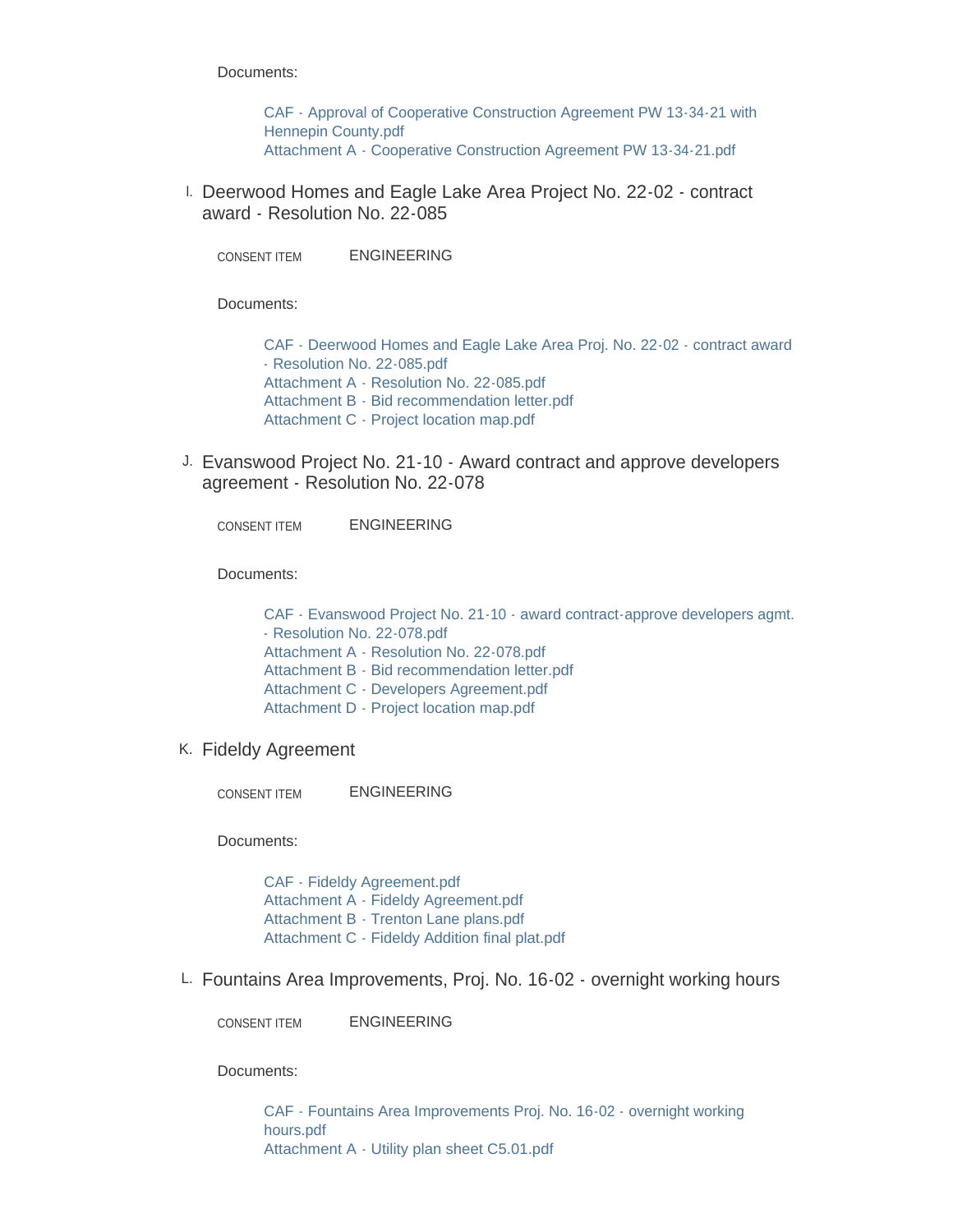M. Highway 610 Extension Project No. 19-24 - noise abatement walls

ENGINEERING CONSENT ITEM

Documents:

[CAF - Hwy 610 Ext Project - Noise abatement walls.pdf](https://www.maplegrovemn.gov/AgendaCenter/ViewFile/Item/1830?fileID=6610) [Attachment A - SRF noise analysis summary.pdf](https://www.maplegrovemn.gov/AgendaCenter/ViewFile/Item/1830?fileID=6611) [Attachment B - Noise wall location map.pdf](https://www.maplegrovemn.gov/AgendaCenter/ViewFile/Item/1830?fileID=6612)

N. Sureties - May 2, 2022

ENGINEERING CONSENT ITEM

Documents:

[CAF - Sureties - May 2, 2022.pdf](https://www.maplegrovemn.gov/AgendaCenter/ViewFile/Item/1832?fileID=6615)

0. Townhouse Villages at Eagle Lake Project No. 22-01 - contract award -Resolution No. 22-086

ENGINEERING CONSENT ITEM

Documents:

[CAF - Townhouse Villages at Eagle Lake Proj. No. 22-01 - contract award -](https://www.maplegrovemn.gov/AgendaCenter/ViewFile/Item/1824?fileID=6588) Resolution No. 22-086.pdf [Attachment A - Resolution No. 22-086.pdf](https://www.maplegrovemn.gov/AgendaCenter/ViewFile/Item/1824?fileID=6591) [Attachment B - Bid recommendation letter.pdf](https://www.maplegrovemn.gov/AgendaCenter/ViewFile/Item/1824?fileID=6589) [Attachment C - Project location map.pdf](https://www.maplegrovemn.gov/AgendaCenter/ViewFile/Item/1824?fileID=6590)

2022 Commercial kennel license P.

ADMINISTRATION CONSENT ITEM

Documents:

#### [CAF - Commercial kennel licenses.pdf](https://www.maplegrovemn.gov/AgendaCenter/ViewFile/Item/1797?fileID=6558)

Q. 2022 License Agreement with Parnassus Preparatory School for Zachary Park and Ride

ADMINISTRATION CONSENT ITEM

Documents:

[CAF 2022 License Agreement with Parnassus Preparatory School for Zachary](https://www.maplegrovemn.gov/AgendaCenter/ViewFile/Item/1795?fileID=6554)  Park and Ride.pdf [Attachment A 2022 license agreement with Parnassus for Zachary lot.pdf](https://www.maplegrovemn.gov/AgendaCenter/ViewFile/Item/1795?fileID=6555)

2022-2023 Refuse Hauler License Renewals R.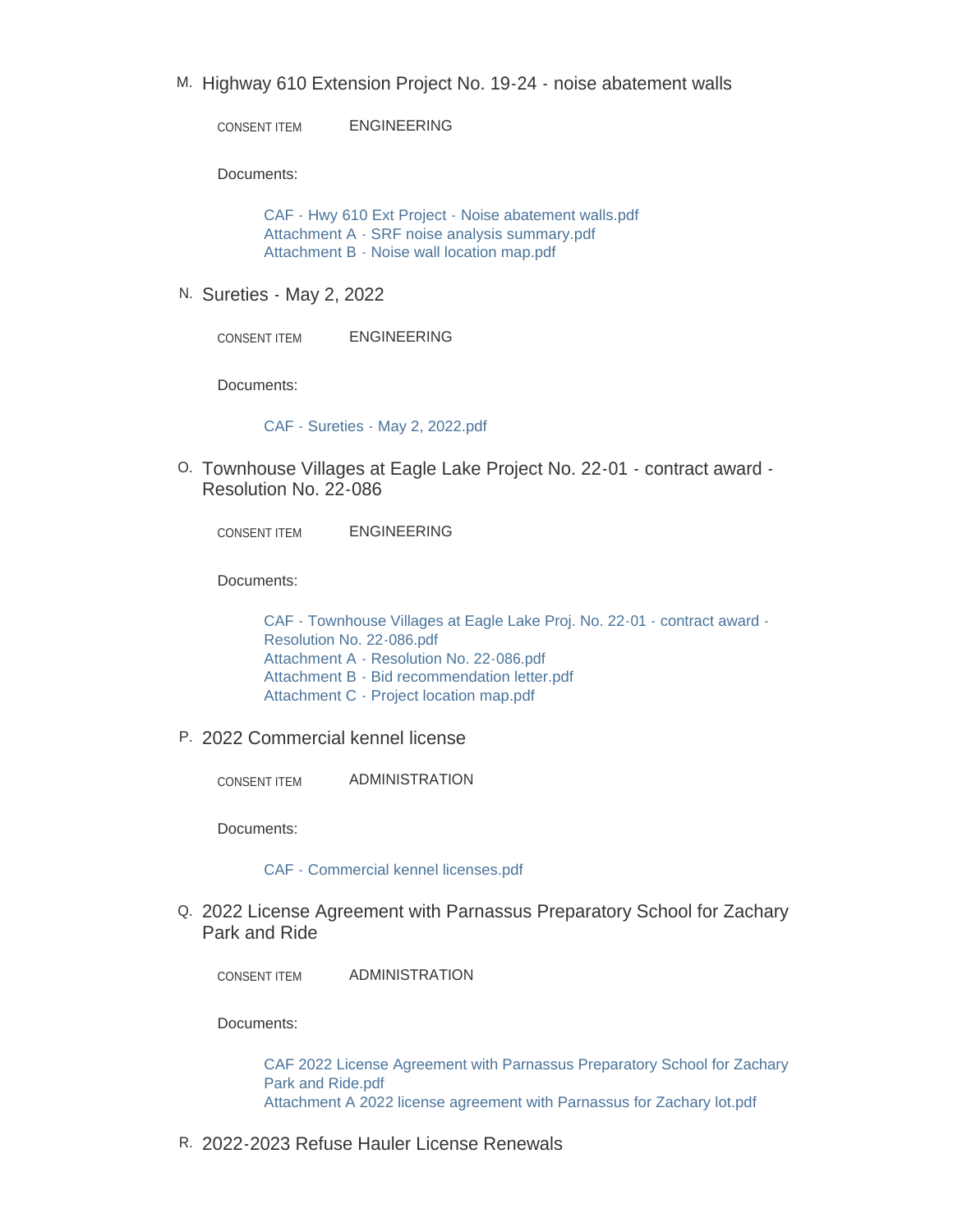Documents:

[CAF 2022-2023 Refuse hauler license renewals.pdf](https://www.maplegrovemn.gov/AgendaCenter/ViewFile/Item/1792?fileID=6571)

S. Acting city administrator

ADMINISTRATION CONSENT ITEM

Documents:

[CAF - Acting city administrator.pdf](https://www.maplegrovemn.gov/AgendaCenter/ViewFile/Item/1757?fileID=6574)

T. Proclamation to Declare May 15 as Pace Officers Memorial Day and May 15 through 21, 2022 as Police Week

ADMINISTRATION CONSENT ITEM

Documents:

[CAF - 2022 Police week proclamation.pdf](https://www.maplegrovemn.gov/AgendaCenter/ViewFile/Item/1796?fileID=6557) [Attachment A - Proclamation for police week.pdf](https://www.maplegrovemn.gov/AgendaCenter/ViewFile/Item/1796?fileID=6570)

U. Renewal of license for recycling and transfer stations.

ADMINISTRATION CONSENT ITEM

Documents:

#### [CAF Renewal of license for recycling and transfer stations.pdf](https://www.maplegrovemn.gov/AgendaCenter/ViewFile/Item/1793?fileID=6575)

V. Amending Maple Grove City Code Section 22-67 swimming In park waters

ADMINISTRATION CONSENT ITEM

Documents:

[CAF Amending Maple Grove city code section 22-67 swimming in park](https://www.maplegrovemn.gov/AgendaCenter/ViewFile/Item/1836?fileID=6629)  waters.pdf [Attachment A - Ordinance No. 22-08.pdf](https://www.maplegrovemn.gov/AgendaCenter/ViewFile/Item/1836?fileID=6626) [Attachment B - Beach Comparison.pdf](https://www.maplegrovemn.gov/AgendaCenter/ViewFile/Item/1836?fileID=6627)

W. Advocacy travel to Washington, DC

ADMINISTRATION CONSENT ITEM

Documents:

[CAF Advocacy travel to Washington, DC.pdf](https://www.maplegrovemn.gov/AgendaCenter/ViewFile/Item/1839?fileID=6641)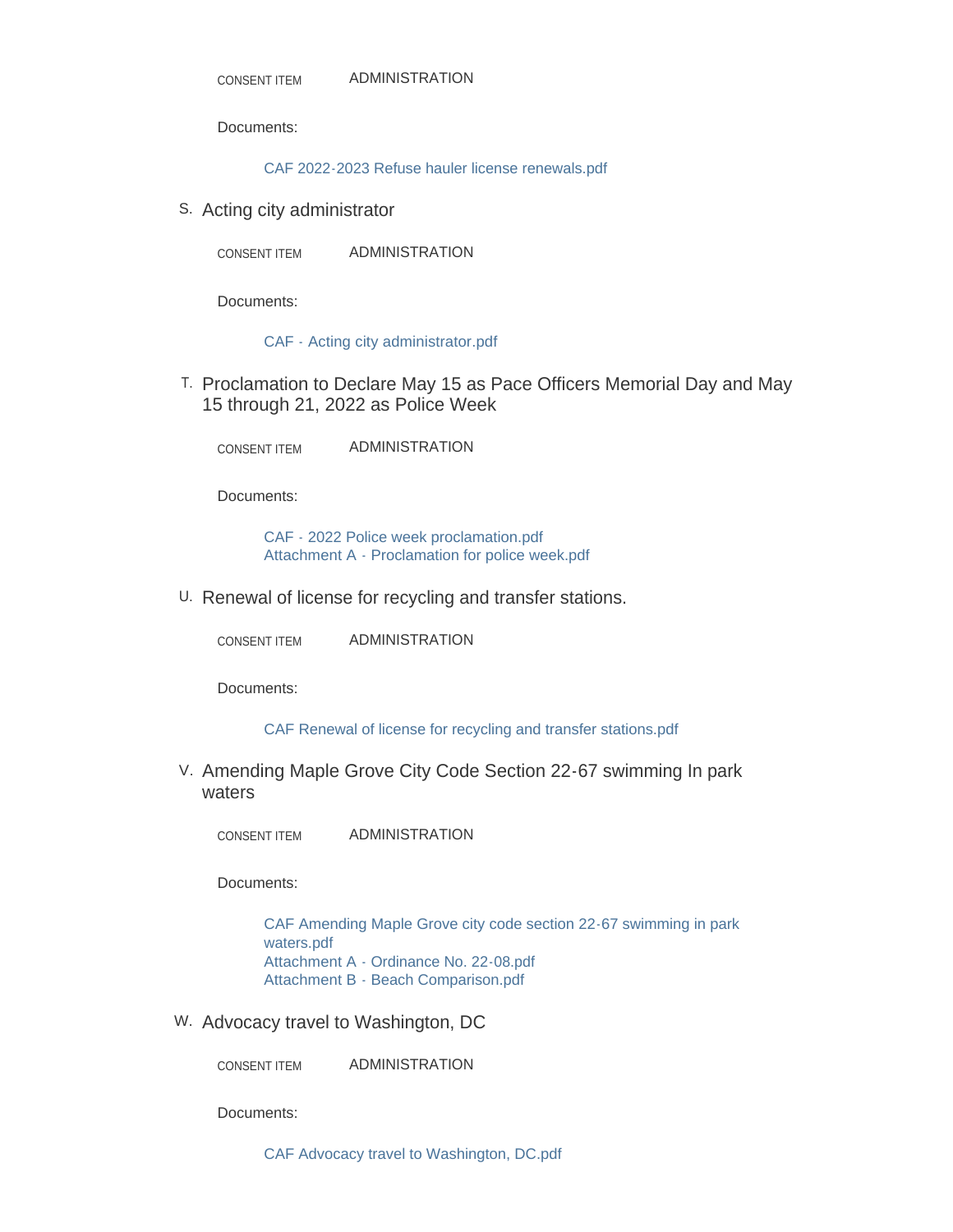## X. Approve claims

ADMINISTRATION CONSENT ITEM

Documents:

[CAF - Approve claims 5-02-2022.pdf](https://www.maplegrovemn.gov/AgendaCenter/ViewFile/Item/1833?fileID=6619) [Attachment A 4-20-2022 Check register.pdf](https://www.maplegrovemn.gov/AgendaCenter/ViewFile/Item/1833?fileID=6616) [Attachment B 4-27-2022 Check register.pdf](https://www.maplegrovemn.gov/AgendaCenter/ViewFile/Item/1833?fileID=6617) [Attachment C 4-19-2022 EFT register.pdf](https://www.maplegrovemn.gov/AgendaCenter/ViewFile/Item/1833?fileID=6618)

### 4. REMOVED CONSENT ITEMS

At this time, consent items removed for further discussion will be considered.

## 5. SPECIAL BUSINESS

OPEN FORUM - Individuals may address the City Council about any item not contained on the agenda. A maximum of five (5) minutes is allowed for each speaker, however this time may be reduced if many speakers are present. The Mayor may limit time and the number of speakers at his discretion. For those wishing to address the Council, please complete a blue card at the back of the Council Chambers and give the card to staff or the Mayor before the meeting begins.

- A. Open Forum
- B. Donations of workout equipment from the Maple Grove Dicks Sporting Goods

Documents:

[CAF Donation of workout equipment from the Maple Grove Dicks Sporting](https://www.maplegrovemn.gov/AgendaCenter/ViewFile/Item/1840?fileID=6644)  Goods.pdf [Attachment A - Resolution No. 22-084.pdf](https://www.maplegrovemn.gov/AgendaCenter/ViewFile/Item/1840?fileID=6643)

## 6. COMMUNITY AND ECONOMIC DEVELOPMENT ITEMS

A. Homestead Corners planned unit development stage plan

Documents:

[CAF Homestead Corners planned unit development stage plan 05-02-2022.pdf](https://www.maplegrovemn.gov/AgendaCenter/ViewFile/Item/1794?fileID=6645) [Attachment A - Narrative.pdf](https://www.maplegrovemn.gov/AgendaCenter/ViewFile/Item/1794?fileID=6646) [Attachment B - Location map.pdf](https://www.maplegrovemn.gov/AgendaCenter/ViewFile/Item/1794?fileID=6647) [Attachment C - Maps.pdf](https://www.maplegrovemn.gov/AgendaCenter/ViewFile/Item/1794?fileID=6650) [Attachment D - Memorandums.pdf](https://www.maplegrovemn.gov/AgendaCenter/ViewFile/Item/1794?fileID=6649)

B. Report on upcoming community and economic development items

Documents:

[May 9, 2022 Planning Commission agenda.pdf](https://www.maplegrovemn.gov/AgendaCenter/ViewFile/Item/1802?fileID=6567) [April 25, 2022 Planning Commission draft minutes.pdf](https://www.maplegrovemn.gov/AgendaCenter/ViewFile/Item/1802?fileID=6566)

## 7. ENGINEERING - PUBLIC WORKS ITEMS